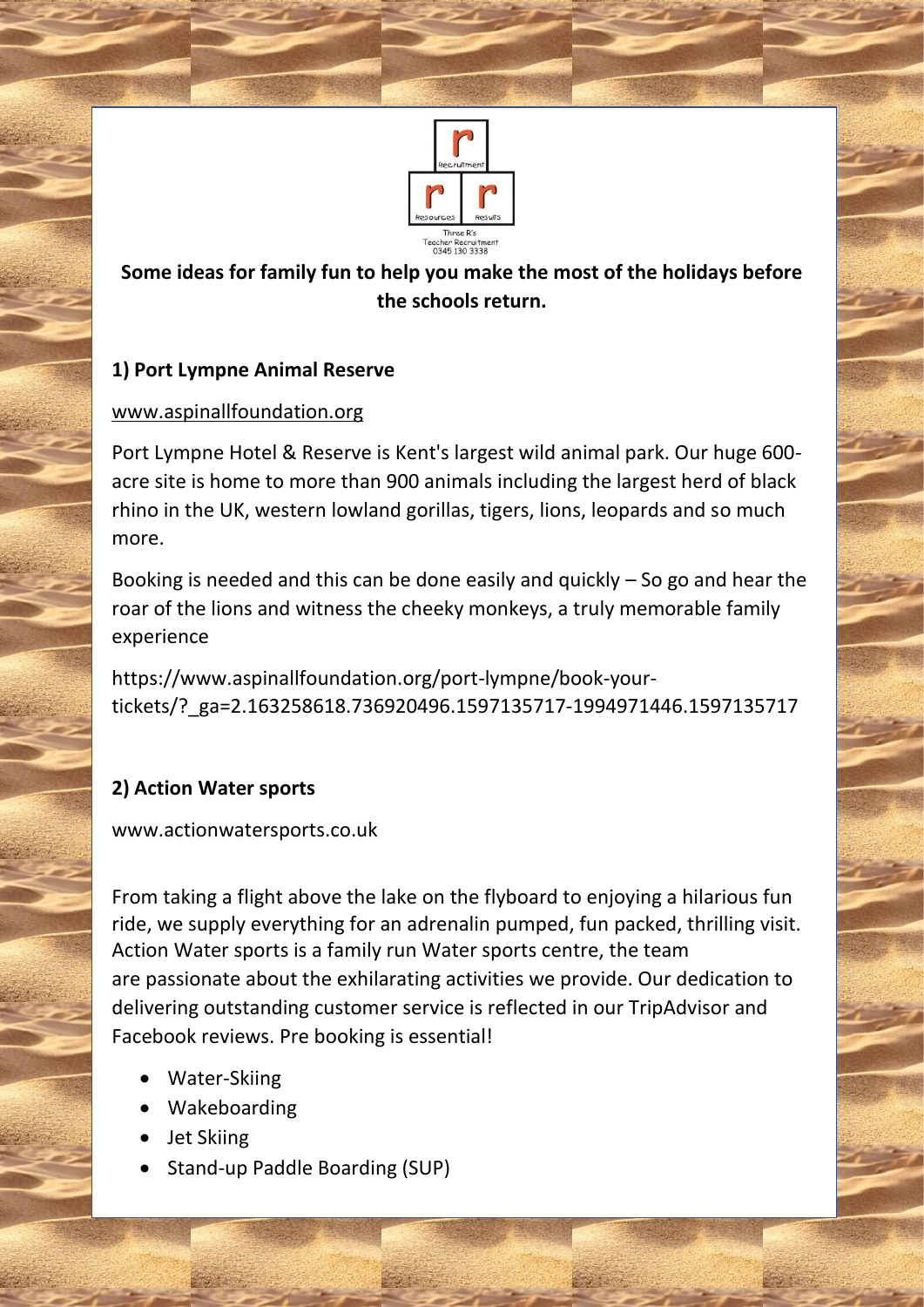- Fun Rides
- Fly Boarding
- Aqua Park

#### **3) Chatham Dockyards**

thedockyard.co.uk

With 400 years of heritage and 80 acres to explore, a little bit of planning before you arrive can help you maximise your visit. Let your little explorers go back in time and have fun learning and exploring our maritime history

General admission tickets are valid for 1 year, meaning you pay for a day and you can return again (and again!) for free. Simply show your reference number to the team on arrival – they will print your tickets for you. All bookings must be made in advance.

## **4) Romney,Hythe and Dymchurch Railway**

[www.rhdr.org.uk](http://www.rhdr.org.uk/)

Known as "Kent's Mainline in Miniature", the world famous one-third full size steam & diesel locomotives have powered their way along the 13½ miles of track from the Cinque Port town of Hythe, terminating in Dungeness; a National Nature Reserve. With 4 stations in between, all within walking distance of a beach, the railway provides you with an opportunity to explore this unique corner of Kent. Coast & country walks, with all manner of wildlife & flora to be seen, cycle [rides,](https://www.click2cycle.com/pages/popular-routes) [medieval](https://romneymarshchurches.org.uk/) churches and iconic [lighthouses](https://dungenesslighthouse.com/) are all on its doorstep. Advanced booking is essential.

This is a true favourite for families of all ages in Kent!

#### **5) Diggerland**

<https://www.diggerland.com/>

Located in Medway, Diggerland UK Theme Park is the perfect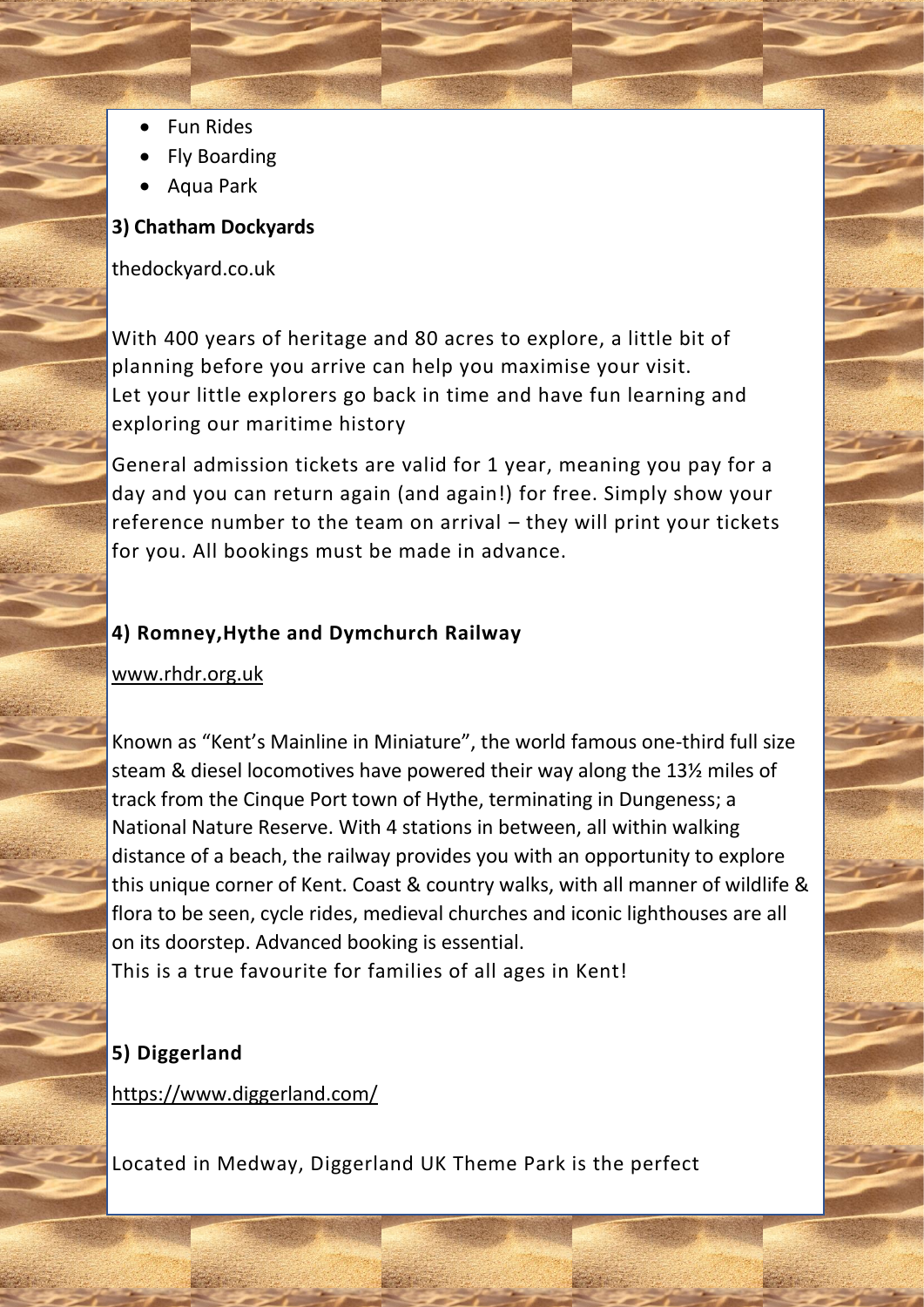destination for action, fun and thrill packed family days out. Fun for all ages (subject to height restrictions) Diggerland with its 20 different rides and drives and an array of additional activities is the ideal theme park for families looking for something exciting and truly unique. Get to grips with real JCBs and 180/360 excavators, take a head-reeling turn or two on the Spindizzy, rise to loft heights and enjoy the views on the Skyshuttle enjoy an off-road rise on the Groundshuttle, or have a go on the Dodgems and Go-Karts!

# **6) Dover Castle**

## <https://www.english-heritage.org.uk/>

Step inside the Great Tower and discover the grandeur of Henry II's medieval palace. Explore vividly-recreated rooms filled with colourful furnishings and imagine the world of courtly intrigue and royal ambition. Make sure to climb to the rooftop for unmissable views across the English Channel. Then descend underground and navigate your way through the winding Medieval Tunnels built during and after the Siege of 1216 to protect the castle from attack.

Fast forward over 700 years and discover the vital role Dover Castle played in two world wars at the recreated Port War Signalling Station. On weekends during the summer, meet costumed characters who will reveal the story of the Evacuation of Dunkirk which was masterminded in top secret tunnels below Dover's famous white cliffs.

There are over 80 acres of castle grounds to explore too. Walk the battlements and mighty defences or embark on a family trail as you stretch your legs and imagination at England's greatest fortress this summer.

You must book online prior to your visit to secure your time slot and tickets!

## **8) Buckmore Park Kart Circuit**

Something for all the family which may bring out the competitiveness between you!

Located in Chatham to track is very easy to get to, Children ages 4 + can take